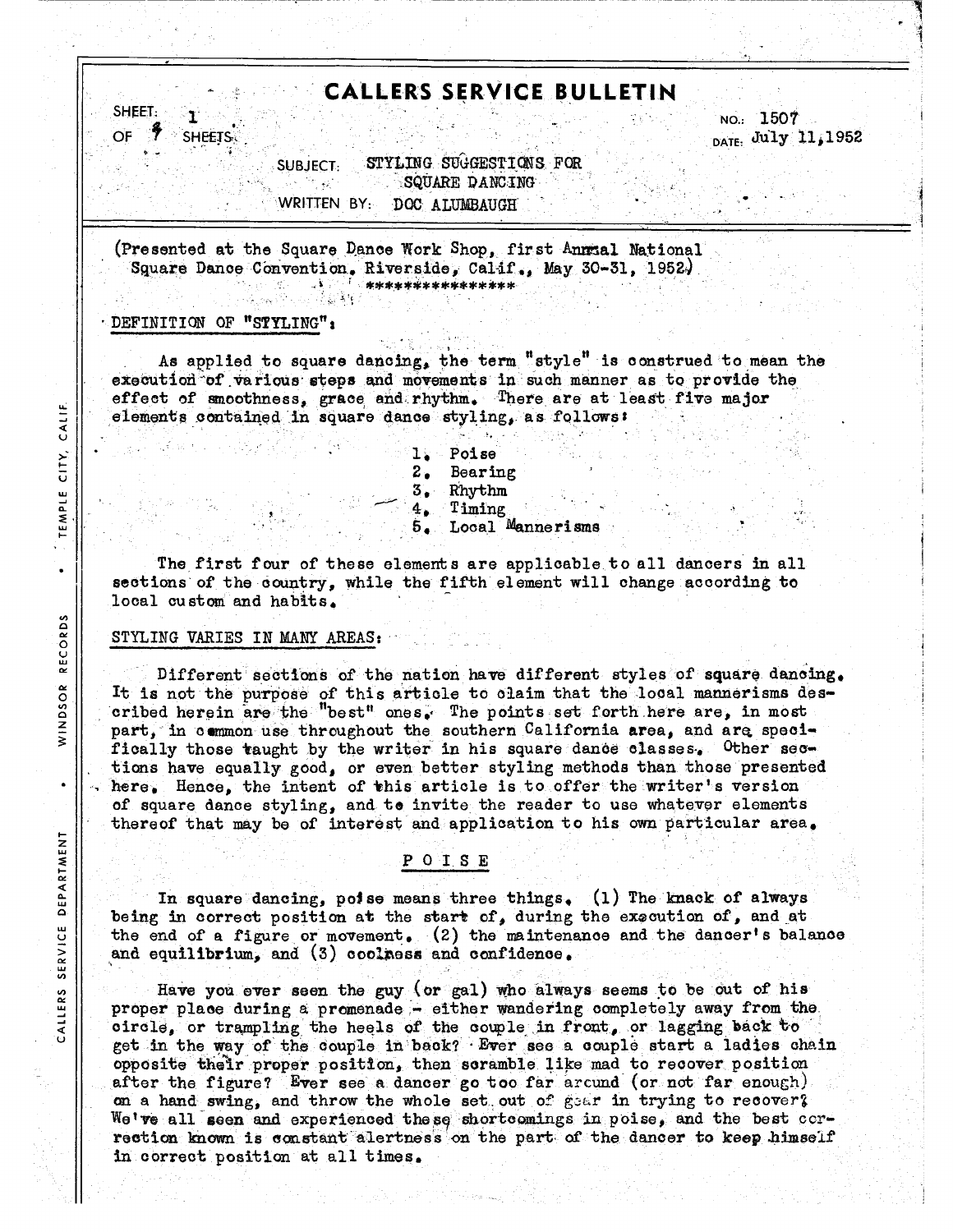Sheet -2 of # Sheets

ਦੇ ਦੇ ਟੀਤ

 $\mathcal{L}^{\text{L}}_{\text{c}}$  ,  $\mathcal{B}^{\text{L}}_{\text{c}}$ 

Good poise abolishes awkwardness almost automatically. Proper balance and equilibrium is achieved by an understanding of good footwork and weight bearing. Many dancers seem to have a natural reaction to good balance and graceful movement, but most of us have to learn the hard way - by experience. For example, the transition from the counterclockwise turn at the end of a right and left through, to the clockwise rotation of a swing immediately following, requires good poise through careful balance and footwork to accomplish the change gracefully.

Confusion and bewilderment nearly always result in a loss of mental poise. Calmness and confidence restores and maintains potse. An excited and tense dancer rarely has poise, while a relaxed and cheerful dancer always has it.

### BEARING

Good bearing goes farther than just correct posture. Much has been written and said about how to be erect, "stand tall, pull in the dining room, tuck in the sitting room" and the like. Boiled down to simple terms, good bearing is a combination of posture, carriage, grace and the way you "handle" yourself, It's the way you pick up your feet and set 'em down. It's the way you carry your head and shoulders.

By all means, good bearing can only be good when it is easy, relaxed and natural. Affected and stilted poses can never be graceful, and the "show off" can always be spotted when he trys to assume unnatural and pretentious position.

Good bearing, then, means the little ways of handling one's self on the floor that result in smooth, natural, easy and graceful dancing.

## RHYTHM

Rhythm is nothing more than recognizing the metronome beat of the music, then using that beat to execute the movements of the dance, not snly with the feet but with the hands and body as well. A great deal has been said and done about rhythm, even to making it a subject of study for children in elementary grades. It's application to square dancing, at least for the dancer, is really quite simple. Most people have a natural response and reaction to rhythm, while others less fortunate must make an effort to develop a sense of rhythm.

Several kinds of rhythm are used in square dance music and calling, such as  $2/4$ ,  $4/4$ ,  $6/\overline{6}$ ; together with such variances as down-beat, after-beat and prebeat rhythms. It is not necessary for the dancer to become familiar with all these types of rhythms, although the caller should acquire enough knowledge of them to recognize, evaluate and utilize them at the proper time and under the right circumstances.

あない

So far as the dancer is concerned, he is mainly interested and concerned with the simple metronome beat of the music as delivered by the rhythm section of the orchestra. Producers of square dance records take particular care to we want emphasize the beat of their music, usually from such instruments as the bass fiddle, drums, tuba, guitar or banjo. Experiences and competent " live music" pays like attention to the beat. Hence the dancer is given a strong and steady beat to follow and should quickly develop a feeling for rhythm that will contribute substantially to his dancing style and pleasure.

In aquare dence movements that are sustained over a considerable period of time, such as the grand right and left and the promenade, most dancers have no

as est 氧化氢 医血管的 No. 1507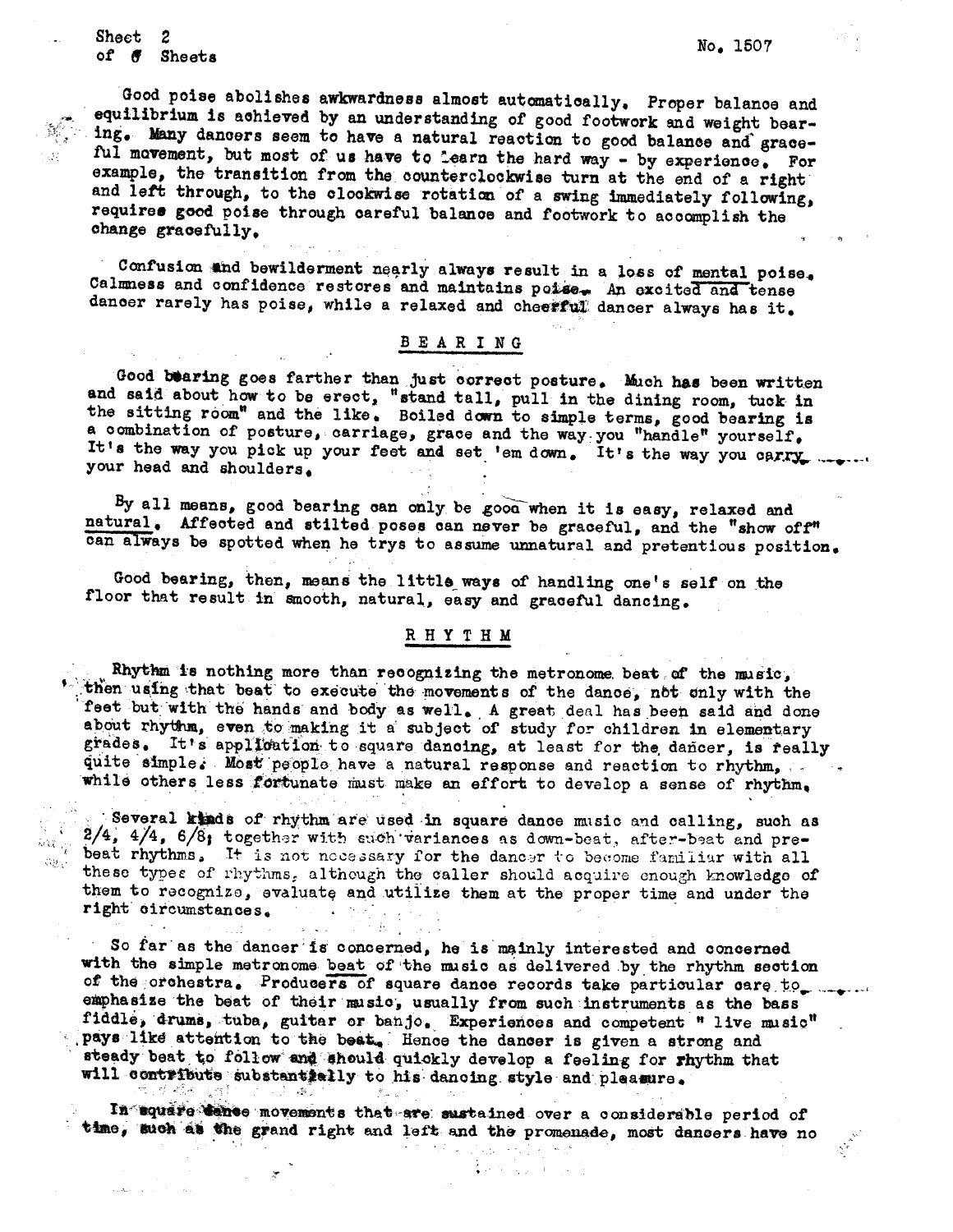# **CALLERS SERVICE BULLETIN**

SHEET $\ddot{\mathbf{r}}$ **OF SHEETS** 

CALIF.

CITY.

TEMPLE

 $\bullet$ 

**RECORDS** 

WINDSOR

 $\bullet$ 

SERVICE DEPARTMENT

CALLERS

3

(continued).

trouble in putting a foot down on the floor on each beat of the music.  $0<sub>0</sub>$ other movements of shorter length and greater complexity, it is often difficult or impossible to fit steps to beats. Nevertheless, dancers should be encouraged to match their "hoof" beats to the metronome beats as much as possible.

## TIMING

No, "timing" in square dancing does not mean dancing in time to the music; that comes under the heading of RHYTHM. Timing means the execution of figures in the proper alloted time as expressed by metronome beats. For example, the proper timing for completing an allemand left, grand right and left and promenade home is (in most sections) 32 metronome beats. The usual timing for a ladies chain is 16 beats, broken down to four beats for the ladies to cross over, four beats to turn around, four beats to cross back and four beats to turn with partner. Other figures have a more-or-less standard number of beats allowed for execution, but are too numerous to list.

The caller must be acutely aware of good timing, and it makes for much better footwork, better teamwork by the whole set and certainly better dance ing for all if the dancer has a practical working knowledge of timing. For these reasons the caller-teacher should always include some training in correct timing when teaching square dancing. Singing calls are usually timed out carefully and offer good study material for the interested dancer or caller. Contra dances are timed out with precision, but the timing for like figures in contras and squares will frequently not agree because of the difference in style and formation of the two types of dances.

# LOCAL MANNERISMS

Every section of the nation has it's own ways of square dancing that is characteristic of that locality, and that is the way it should be. In the writer's humble opinion, it would be a serious mistake to even suggest that dance figures and movements should be standardized all over the country just as it would be wrong to suggest the abolishment of regional speech accents and clothing styles. There must be at least six different ways of executing the docey-doe (as well as spelling it) throughout the United States, and it's fun to learn them all.

When I refer to " local mannerisms" of square dancing, however, I allude to the many little factions and positions of holding and placing the hands, body and feet during basic movements; rather than to the actual method of accomplishing the pattern itself. The national trend in square dancing appears to be toward the smooth and graceful type and away from the jerking, hopping and bouncing that used to predominate. In California, especially Southern California, square dancing has progressed rapidly with this trend toward smooth dancing and the following points, or local mannerisms, may be useful for the student of "styling" to analyze.

## "HONOR YOUR PARTNER"

Ladies face partner, place right foot back with that knee bent slightly, left toe pointed out and left leg straight, spread skirts with both hands and bow. This position is the same for the lady in bowing to corner, opposite. gent, etc. In honoring partner, right hand lady and opposite lady, the gent of faces the lady concerned, places right foot forward, right hand is placed just

1507

NO.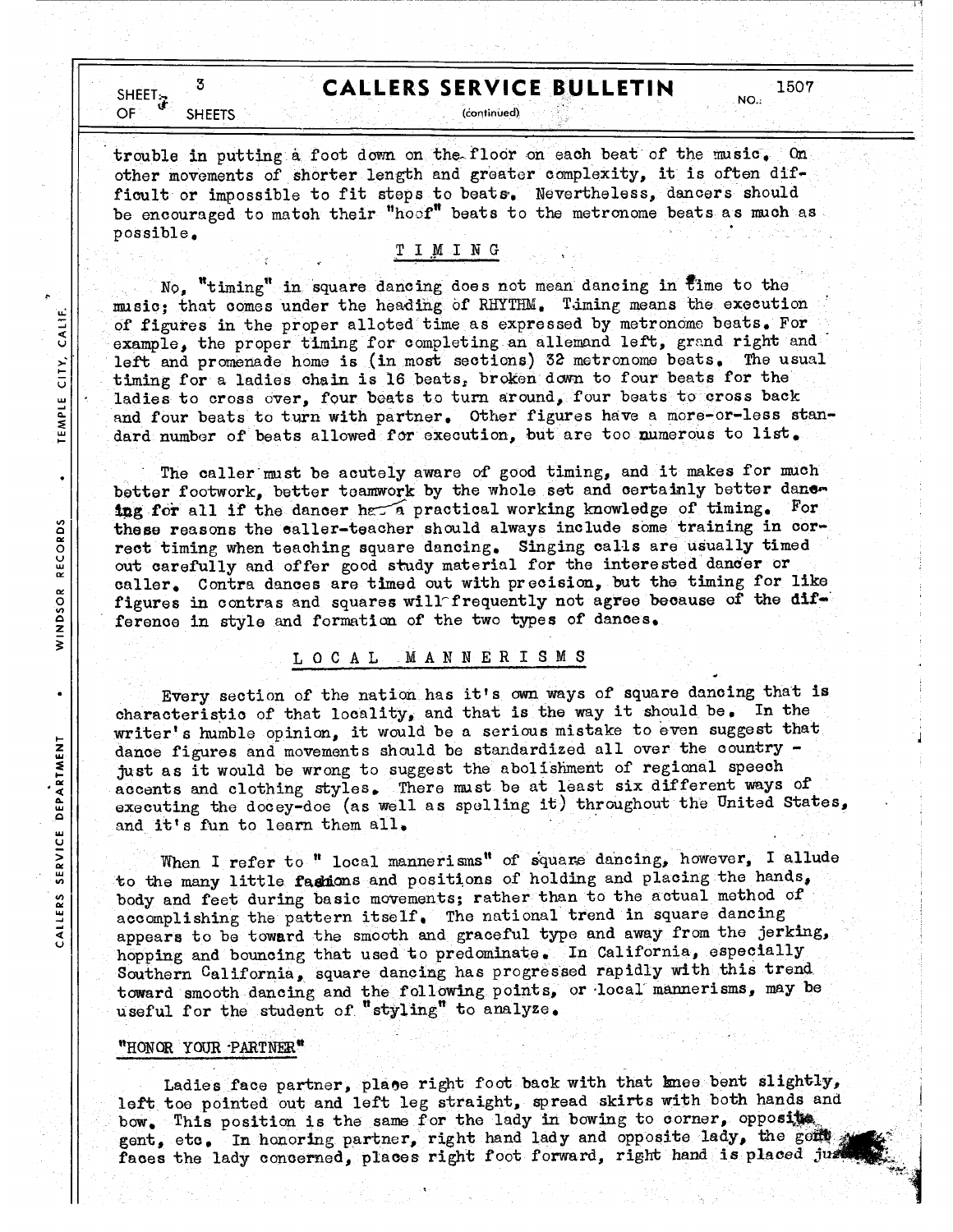Sheet 4 of 6 Sheets

No. 1507

above belt buckle in a semi-open relaxed position with palm up, left hand at small of back with palm out - and bows. In honoring his corner the gent places left foot forward, left hand in front, right hand in back. Usually there isn't a lot of time allowed for honoring (and it's a pity), so that the action is quite fast and excludes an elaborate deep bow.

# "SWING YOUR PARTNER"

Either the "walk-around" or the "buzz" swing is acceptable in Southern California. The writer's experience has led to the belief that the "walk-around" swing is the easiest to learn and, for most dancers, the smoothest to do. When the "buzz" swing is done properly it is a beautiful thing to see, but so often it is accompanied by hopping, bouncing and lack of rhythm that it detracts from the grace and ease of swinging. The "walk-around" swing is easily taught by merely instructing partners to walk around each other, taking short steps on the right foot and long staps on the left foot. A simple ballroom-banjo position is used for the swing, with right hips adjacent, gent's right arm around the lady's waist, lady's left armaround gent's right shoulder, gent's left and lady's right arms extended to side with elbows slightly bent and hands at about shoulder height. By leaning back slightly to obtain good leverage, and relaxing, a smooth and graceful swing is soon mastered. When a swing is followed by a promenade, the gent stops his swing when his left shoulder is toward the center of the set, drops his right arm from his partner's waist, leads the lady into a  $\frac{1}{42}$  right face twirl under his own left and her right arm, then changes hands to the promenade position described in the paragraph below.

# "ALLEMAND LEFT, GRAND RIGHT AND LEFT, PROMENADE HOME"

On the allemand left, corners take left hands in regular clasp and walk around each other, with just a suggestion of a hesitation (or a nod of the head) at the halfway mark. This has been called a "float" type of allemand and the hesitation is often so slight as to be difficult to perceive. During the grand right and left, ladies and gents clasp hands briefly but firmly as they pass, at a level between chest and waist. When partners meet for a promenade following a grand right and left, the gent takes his partner's right hand in his right hand, then pushes his right hand forward and over causing the lady to make a  $\frac{1}{2}$  right face twirl. The twirl should be done smoothly but rapidly so that the gent barely breaks his stride. The gent withdraws all but his right forefinger and middle finger for the lady's hand to rotate around during the twirl. Immediately following the twirl, and all during the promenade, the gent offers both his hands to the lady with palms up and fingers almost straight, while the lady places her hands into the gent's, palms down. The right hands are crossed ON TOP, approximately shoulder height, of left hands during the promenade. We like this palm position better than the "hand-shake" hold as it keeps the elbows close in to the body and partners close tegether.

As partners complete the promenade at home position they drop left hands, the gent pushes his right hand forward and over the lady's head causing the lady to make a  $\frac{1}{2}$  right face twirl. Partners keep right hands joined after the twirl, and step away from each other at extended arm's length, bow briefly to each other, drop right hands, step toward each other and swing just once around to end in normal position facing center of set and ready for the next call.

# "CIRCLE LEFT"

医骨折 医单元的 医血管 医细胞 Hands are joined with gents' palms up and ladies palms down, with all hands at average shoulder height. Dancers face slightly toward line of direction and simply Wath (not hop, skip, jump or shuffle). Turning or swaying the body from

医肾上腺 医二氧化物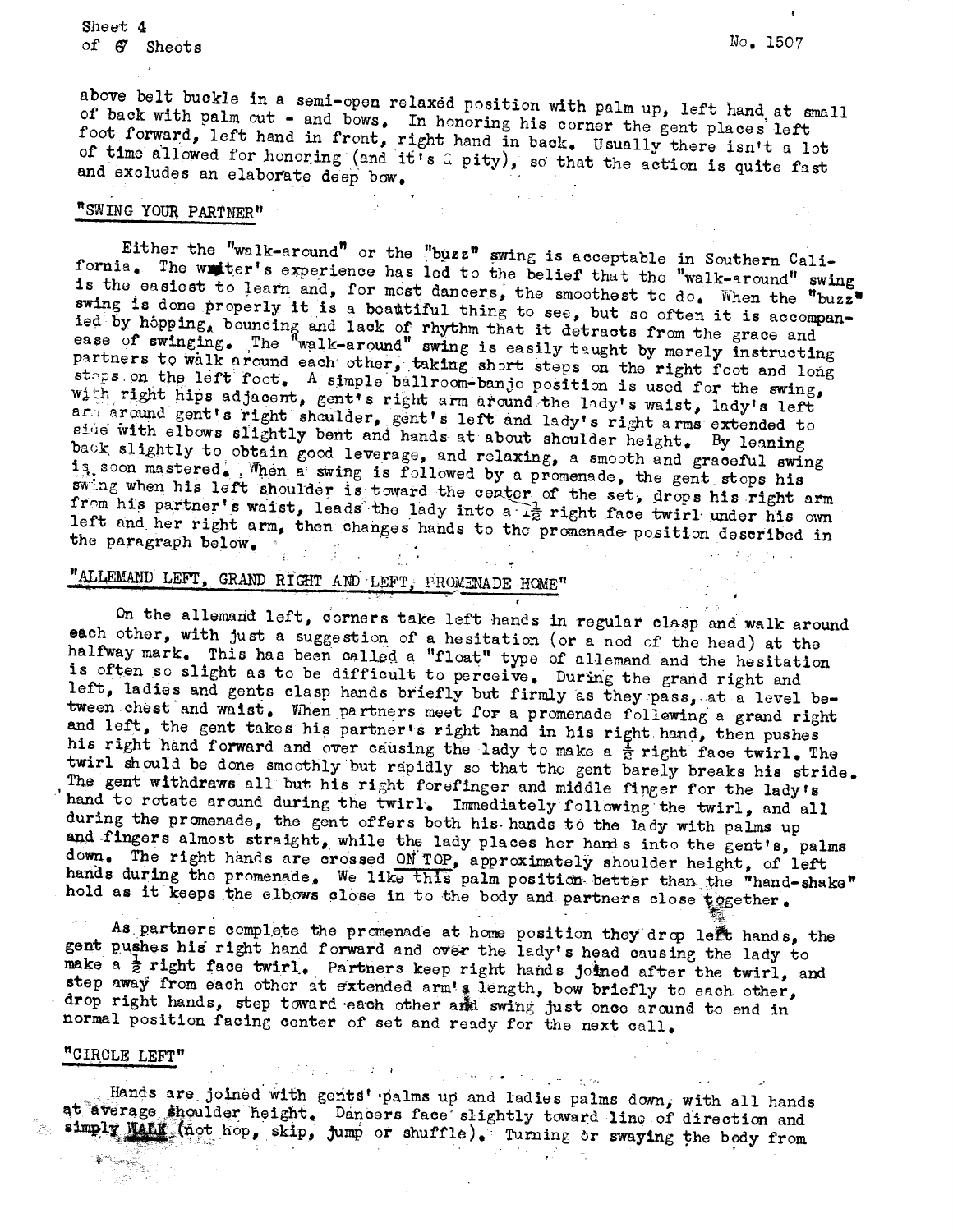# **CALLERS SERVICE BULLETIN**

SHEET: 6. OF. **SHEETS** 

(continued)

 $NO.:$ 1507  $\mathbf{r}_{\mathrm{L}}$ 

side to side is not often seen anymore among experienced dancers.

The step that is used all through the dance is a simple and relaxed walking step with the knees slightly bent and feet close to the floor but without scuffing on the floor. It is more of a glide than a shuffle. The weight is forward on the balls of the feet.

## "LADIES CHAIN"

CALIF.

city,

TEMPLE

WINDSOR RECORDS

.

DEPARTMENT

SERVICE

CALLERS

Gent receives the lady to be turned with his left palm straight up and thumb pointed out to the left side with fingers in an open but relaxed position, into which the lady places her left hand palm down. The lady's right hand is placed behind her back with the palm out to receive the gent's right hand. Gent walks backward during the turn while the lady walks forward, to pivot in place.

The same hand positions are used for the lady and gent to turn following a RIGHT AND LEFT THROUGH, DO-PASO AND DOCEY-DOE.

## "CIRCLE FOUR TO A LINE OF FOUR"

The visiting couple goes to the host couple, all join hands and circle 3/4 around. Visiting gent drops his left hand and the circle of four straightens to a line of four on the host couple's side of the square and with the visiting gent nearest his home position. As the broken circle straightens to a line, the lady on the end of the line (the lady of the host couple) walks under her own left and her partner's right hand in a full left face turn as the line falls into place. This eliminates the necessity of the end lady skittering backward rapidly and awkwardly as the line snaps into place.

The action described above may also be done in circle formation when picking up another couple. As the active gent drops hands with his corner to pick up the next couple, the corner girl walks under her left arm, timing this action so that she finishes just in time to join hands with the next couple. Another dance illustrating this point in styling is Right Hand Over or any other Forward 6 combination where a line of three is made, the end girl executing the same twirl as above.

# "INACTIVE COUPLES PIVOT"

Whenever one or two couples promenade the outside ring (like in Pretty Girl), Lady Goes  $\frac{1}{2}$  Way Round, The Route) the inactive couples pivot in place. This is done when the active gent (with partner) comes shoulder to shoulder with the inactive couple. The standing couple (in a promenade position) begins to pivot as couple approaches and as the gents put their left shoulders together, they pivot once around in their home position.

There are, however, exceptions to this point of styling. The pivot is never used on dances where the active couples cut through the inactive couples, such as in the Texas Merry-Go-Round, Hello, etc.

#### "MARKING TIME UNTIL THE CALL COMES"

There are times during any square dance where one or more couples are inactive. This is particularly true at the start of a dance when all four